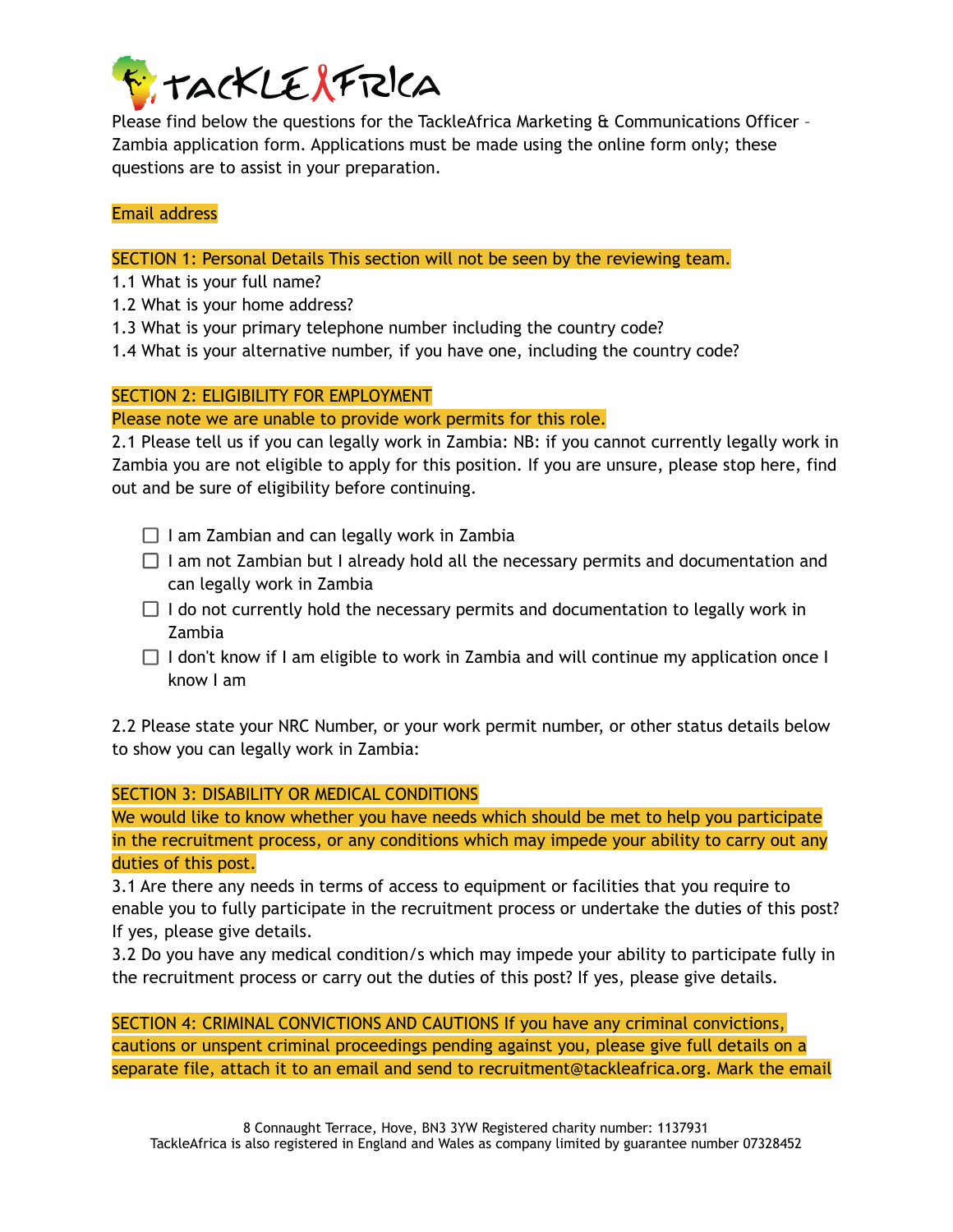

"CONFIDENTIAL". This email and file will only be opened if your application is short-listed, otherwise it will be destroyed unopened.

4.1 Do you hold a clean criminal records check, a police Record of Good Conduct or other similar background check on your suitability to work, particularly with children?

#### SECTION 5: REFERENCES

Two references will be sought prior to appointment. Please specify two people willing to provide an assessment of your suitability for this post, one of whom should be a manager from your present or most recent employment. The second reference should be someone who is able to comment on your work abilities. We reserve the right to request additional references if we consider it necessary.

- Referee 1 current or most recent manager: Full Name
- Referee 1 current or most recent manager: Job Title and Company
- Referee 1 current or most recent manager: Telephone Number
- Referee 1 current or most recent manager: Email Address
- Referee 1 current or most recent manager: Relationship to you
- Referee 1 current or most recent manager: May we contact this person PRIOR to interview?
- Referee 2: Full Name
- Referee 2: Job Title and Company
- Referee 2: Telephone Number
- Referee 2: Email Address
- Referee 2: Relationship to you

Referee 2: May we contact this person PRIOR to interview?

## SECTION 6: RELEVANT EXPERIENCE AND SKILLS

In this section, please tell us about your marketing & communications experience, social media experience and any relevant qualifications you hold.

6.1 MARKETING & COMMUNICATIONS EXPERIENCE: Do you have relevant experience that would make you suitable for this role? Please give details of your experience in this area.

6.2 SOCIAL MEDIA CONTENT CREATION EXPERIENCE: Do you have any experience creating content for social media? Please give details of the content and social media platforms used. 1,000 characters max

6.3 COMMUNICATIONS WITH DIFFERENT STAKEHOLDERS: Give details of different types of communication you have created for different stakeholders? How did you tailor your strategy for the different audiences? 1,000 characters max

6.4 COMPUTER SKILLS: What computer software do you have experience of using? What level of skill can you demonstrate on which Microsoft Office and/or Google Suite products? Do you hold any IT qualifications? 1,000 characters max

## SECTION 7: CURRENT OR RECENT EMPLOYMENT

7.1 What is your current or most recent salary per month, in Zambian Kwacha

- 7.2 Who is your current or most recent employer (organisation name)?
- 7.3 Current or most recent employer's contact name:

7.4 Current or most recent employer's contact email:

8 Connaught Terrace, Hove, BN3 3YW Registered charity number: 1137931 TackleAfrica is also registered in England and Wales as company limited by guarantee number 07328452